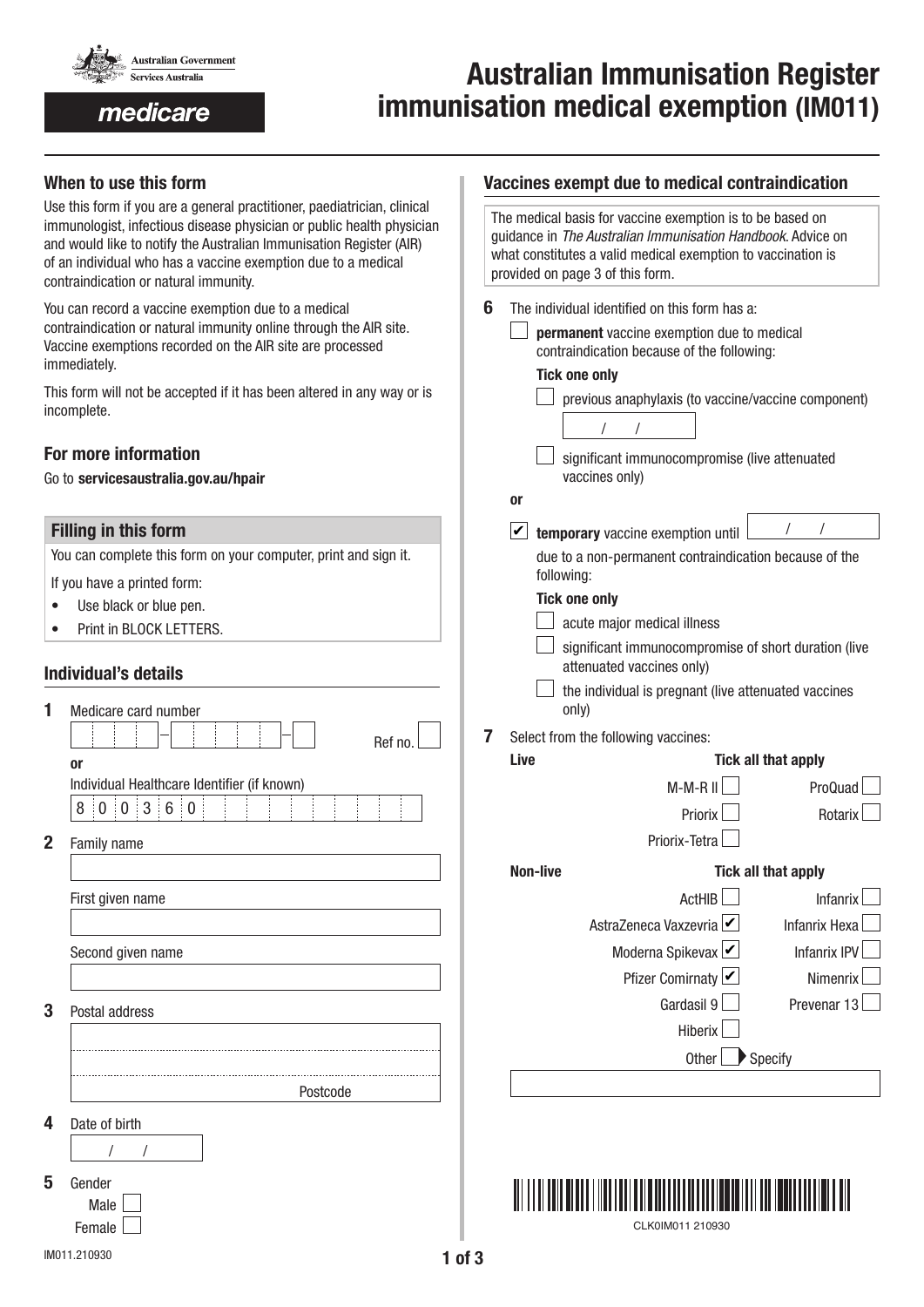## Antigens exempt due to natural immunity

| Natural immunity to a disease is a valid exemption to vaccination<br>for the antigens listed below. Exemption to a combination of<br>vaccine(s) on the basis of natural immunity is only valid if<br>immunity is confirmed for all vaccine antigens. Advice on what<br>constitutes acceptable evidence of natural immunity is provided<br>on page 3 of this form. |  |  |  |  |  |  |  |
|-------------------------------------------------------------------------------------------------------------------------------------------------------------------------------------------------------------------------------------------------------------------------------------------------------------------------------------------------------------------|--|--|--|--|--|--|--|
| 8<br>The individual has a natural immunity to:<br><b>Hepatitis B</b><br><b>Mumps</b><br>Varicella<br><b>Measles</b><br><b>Rubella</b>                                                                                                                                                                                                                             |  |  |  |  |  |  |  |
| This has been confirmed by:                                                                                                                                                                                                                                                                                                                                       |  |  |  |  |  |  |  |
| Laboratory testing                                                                                                                                                                                                                                                                                                                                                |  |  |  |  |  |  |  |
| or                                                                                                                                                                                                                                                                                                                                                                |  |  |  |  |  |  |  |
| Physician-based clinical diagnosis                                                                                                                                                                                                                                                                                                                                |  |  |  |  |  |  |  |
|                                                                                                                                                                                                                                                                                                                                                                   |  |  |  |  |  |  |  |

## Privacy notice

9 Your privacy and security of your personal information is important to us, and is protected by law. We collect this information to provide payments and services. We only share your information with other parties where you have agreed, or where the law allows or requires it. For more information, go to servicesaustralia.gov.au/privacy

#### Provider's declaration

#### 10 I declare that:

- I am eligible to certify immunisation medical exemptions under the *Australian Immunisation Register Act 2015* and its amendments
- the information I have provided in this form is complete and correct.

#### I understand that:

- under the *Australian Immunisation Register Act 2015*, general practitioners, as defined in the *Health Insurance Act 1973*, are eligible to certify immunisation medical exemptions on the Australian Immunisation Register.
- paediatricians, public health physicians, infectious diseases physicians, and clinical immunologists are also eligible to certify immunisation medical exemptions on the Australian Immunisation Register.
- giving false or misleading information is a serious offence, under the *Criminal Code Act 1995 (Cth)*. Services Australia regularly undertakes audits and can make relevant enquiries to make sure recipients receive the correct entitlement. If we become aware of the provision of false or misleading information, or any fraudulent activity, to the extent permitted by law, the Commonwealth will pursue the relevant person(s).
- this form will not be accepted if it has been altered in any way or is incomplete.

|  |  |  |  | Medicare Provider number or AIR Registration number |  |
|--|--|--|--|-----------------------------------------------------|--|
|  |  |  |  |                                                     |  |
|  |  |  |  |                                                     |  |
|  |  |  |  |                                                     |  |
|  |  |  |  |                                                     |  |
|  |  |  |  |                                                     |  |
|  |  |  |  |                                                     |  |
|  |  |  |  |                                                     |  |

| Provider's full name                                                                       |
|--------------------------------------------------------------------------------------------|
|                                                                                            |
| Provider's signature                                                                       |
| On completion, print and sign by hand.                                                     |
| Date                                                                                       |
| Reset form<br><b>Print form</b>                                                            |
|                                                                                            |
| <b>Returning this form</b>                                                                 |
| Return this form by:                                                                       |
| <b>post</b> to:                                                                            |
| Services Australia<br>Australian Immunisation Register<br>PO Box 7852<br>CANBERRA ACT 2610 |
| fax to: 08 9254 4810                                                                       |